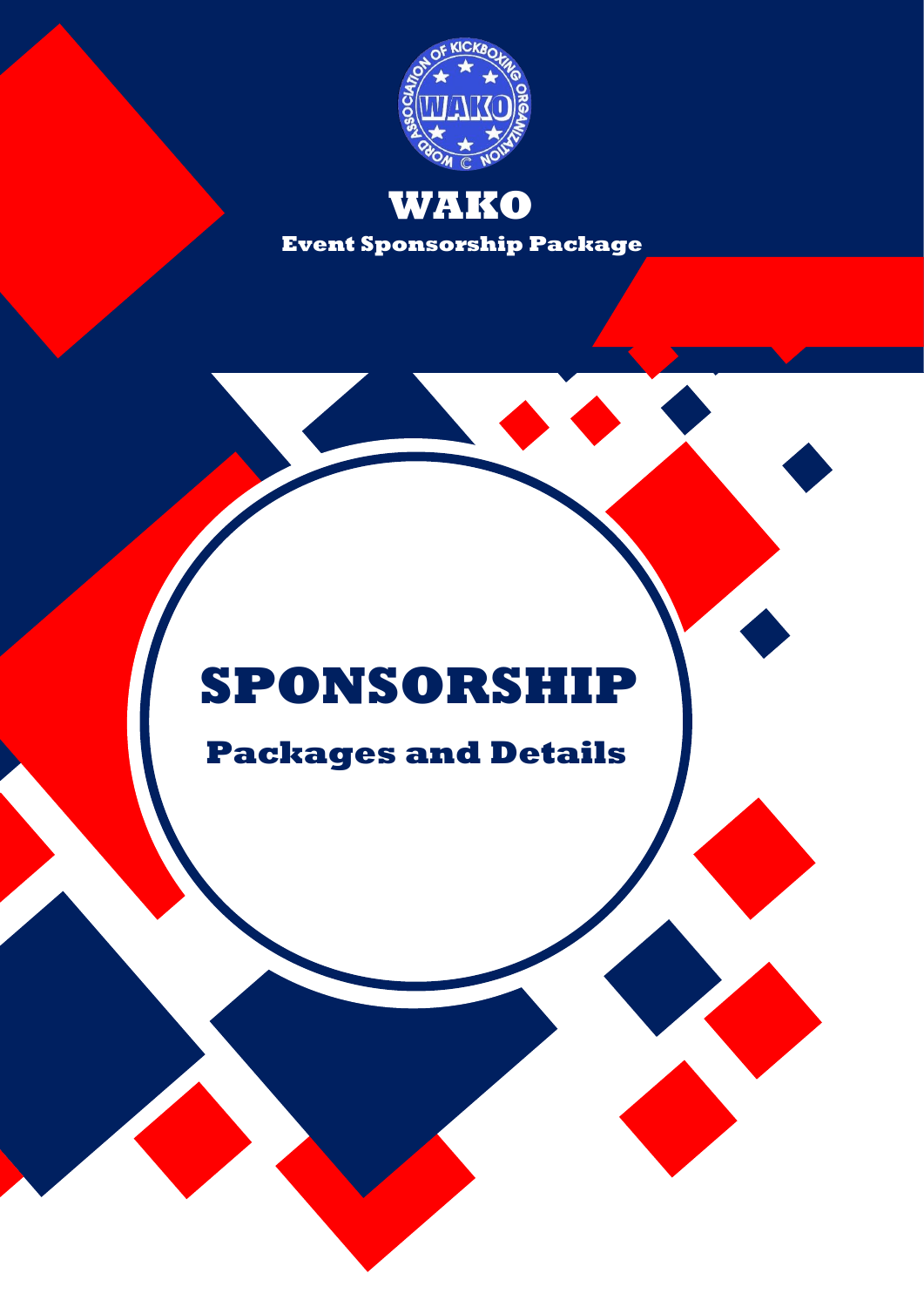#### **DIAMOND SPONSORSHIP**

# **DIAMOND SPONSOR**

#### **Total Investment USD 25,000**

Diamond Sponsors will receive the following:

- $\checkmark$  Designation as Presenting Sponsor
- $\checkmark$  Your logo incorporated into all print and electronic event promotional items
- ✓ Your logo on Media Wall backdrop
- $\checkmark$  Two (2) VIP ringside table(s) of ten (10)
- $\checkmark$  Preferred access to competition/social/media events
- $\checkmark$  Your logo featured in center of ring canvas w/two (2) additional Premium locations
- $\checkmark$  Designated sponsor of the "Main Event" fight.
- $\checkmark$  Private meet and greet with athletes, special guests and performers
- $\checkmark$  Your logo on the event website with a link to your company's website
- $\checkmark$  Two (2)-page spread in event program with letter from company President
- $\checkmark$  Your logo on all evites, e-tickets and event tickets
- $\checkmark$  Special recognition by ring Announcer at event
- $\checkmark$  Social media posts, tweets, uploads etc.
- $\checkmark$  Your company logo displayed on the massive back drop banner
- $\checkmark$  Corporate recognition on your table card
- $\checkmark$  On-site promotional marketing space opportunity
- $\checkmark$  Gift bag participation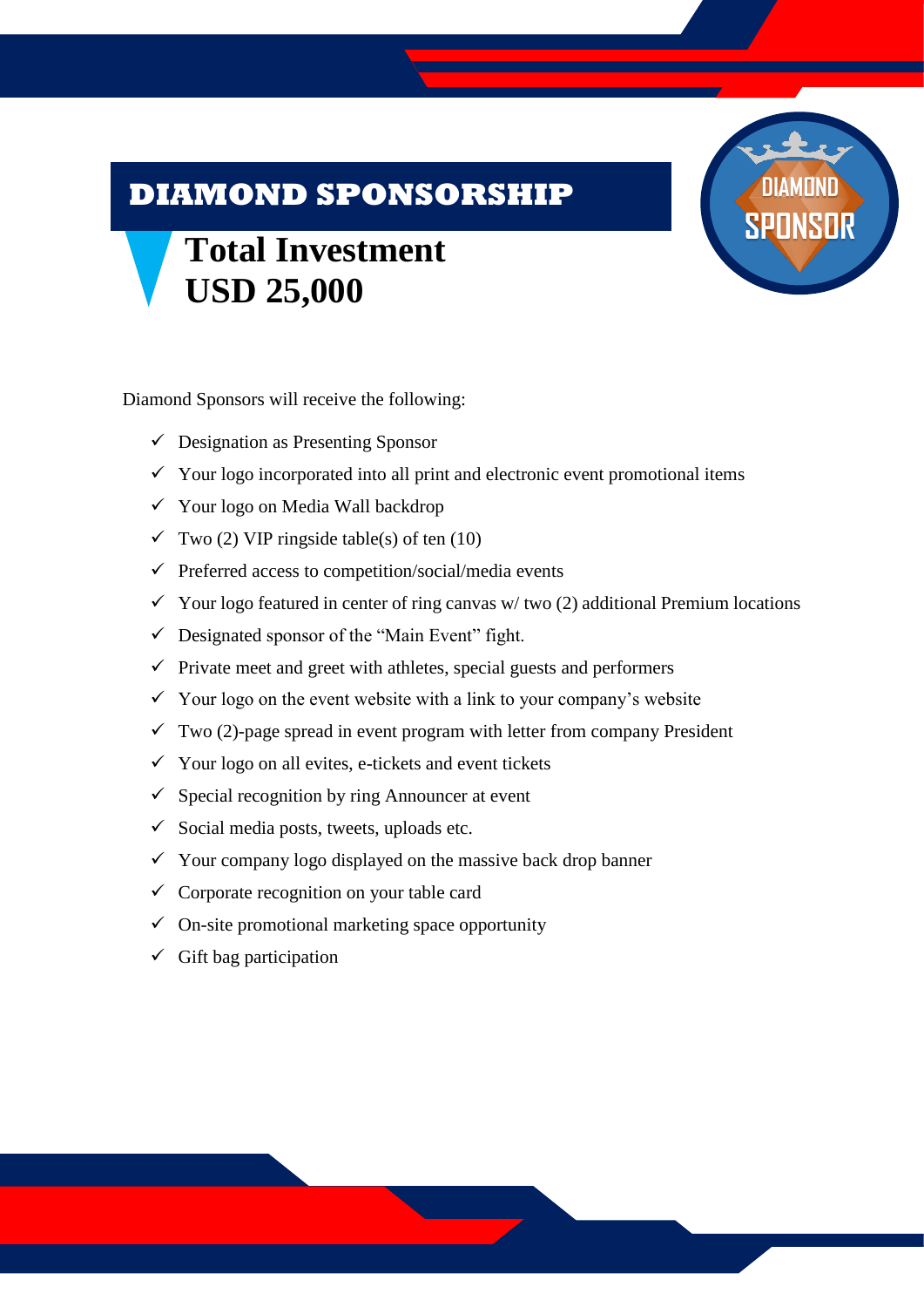#### **PLATINUM SPONSORSHIP**

## **Total Investment USD 20,000**



Platinum Sponsors will receive the following:

- $\checkmark$  Designation as Ring Sponsor
- ✓ Your logo incorporated into all print and electronic promotional items
- ✓ Your logo on Media Wall backdrop
- $\checkmark$  Two (2) VIP ringside table(s) of ten (10)
- $\checkmark$  Preferred access to competition/social/media events
- $\checkmark$  Your logo featured in two (2) Premium canvas center locations
- $\checkmark$  Official sponsor of one (1) bout
- $\checkmark$  Private meet and greet with athletes, special guests and performers
- $\checkmark$  Your logo on the event website with a link to your company's website
- $\checkmark$  Your logo on all printed promotional materials and event signage
- $\checkmark$  One (1)-page spread in event program with letter from company President
- $\checkmark$  Your logo on all evites, e-tickets and event tickets
- $\checkmark$  Special recognition by ring Announcer at event
- $\checkmark$  Social media posts, tweets, uploads etc.
- $\checkmark$  Your company logo displayed on the massive back drop banner
- $\checkmark$  Corporate recognition on your table card
- $\checkmark$  On-site promotional marketing opportunity
- $\checkmark$  Gift bag participation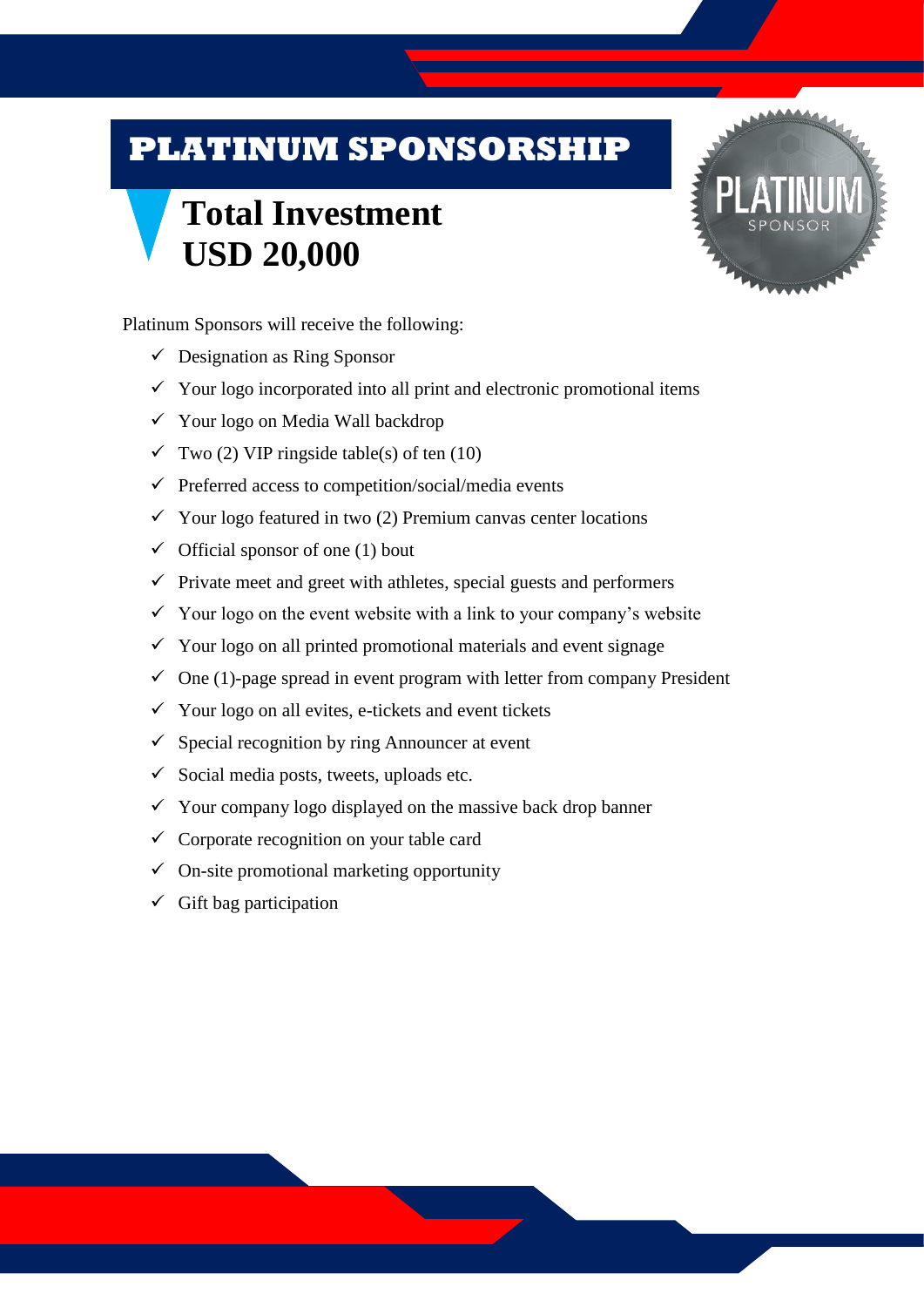### **GOLD SPONSORSHIP**

## **Total Investment USD 15,000**

Gold Sponsors will receive the following:

- $\checkmark$  Designation as Ring Sponsor
- $\checkmark$  Your logo incorporated into all print and electronic event promotional items
- ✓ Your logo on Media Wall backdrop
- $\checkmark$  Two (2) VIP ringside table(s) of ten (10)
- $\checkmark$  Preferred access to social/media events
- $\checkmark$  Your logo featured in two (2) Premium canvas locations
- $\checkmark$  Official sponsor of one (1) bout
- $\checkmark$  Private meet and greet with athletes, special guests and performers
- $\checkmark$  Your logo on the event website with a link to your company's website
- $\checkmark$  Your logo on all printed promotional materials and event signage
- $\checkmark$  Three quarter (3/4)-page spread in event program with letter from company President
- $\checkmark$  Your logo on all evites, e-tickets and event tickets
- $\checkmark$  Special recognition by ring Announcer at event
- $\checkmark$  Social media posts, tweets, uploads etc.
- $\checkmark$  Corporate recognition on your table card
- $\checkmark$  On-site promotional marketing opportunity
- $\checkmark$  Gift bag participation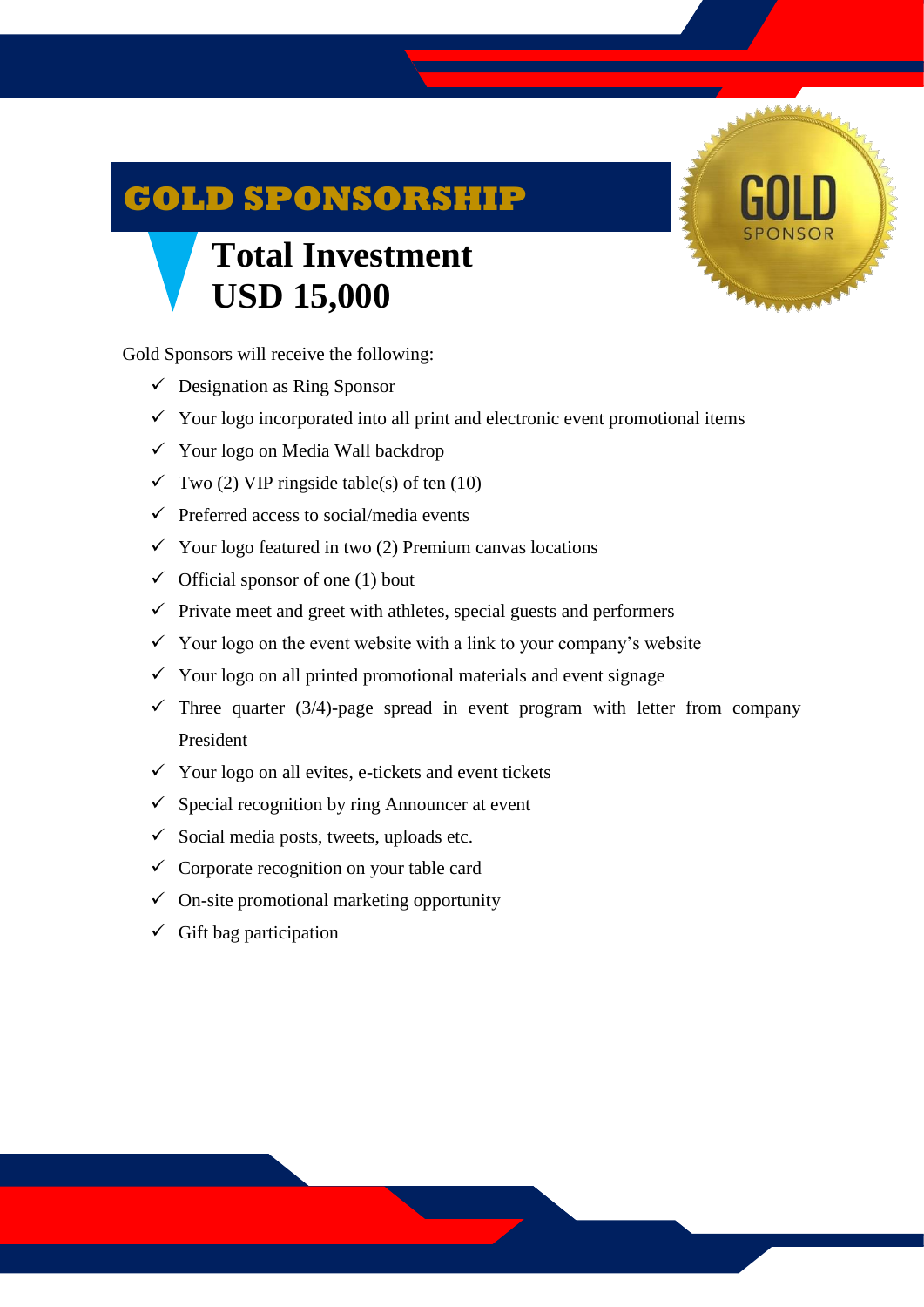#### **SILVER SPONSORSHIP**

## **Total Investment USD 10,000**



Silver Sponsors will receive the following:

- $\checkmark$  Designation as Ring Sponsor
- $\checkmark$  Your logo incorporated into all print and electronic event promotional items
- ✓ Your logo on Media Wall backdrop
- $\checkmark$  Two (2) VIP ringside table(s) of ten (10)
- $\checkmark$  Preferred access to competition/social/media events
- $\checkmark$  Your logo featured in two (2) Premium canvas locations
- $\checkmark$  Official sponsor of one (1) bout
- $\checkmark$  Private meet and greet with athletes, special guests and performers
- $\checkmark$  Your logo on the event website with a link to your company's website
- $\checkmark$  Your logo on all printed promotional materials and event signage
- $\checkmark$  Half (1/2)-page spread in event program with letter from company President
- $\checkmark$  Your logo on all evites, e-tickets and event tickets
- $\checkmark$  Special recognition by ring Announcer at event
- $\checkmark$  Social media posts, tweets, uploads etc.
- $\checkmark$  Corporate recognition on your table card
- $\checkmark$  On-site promotional marketing
- $\checkmark$  Gift bag participation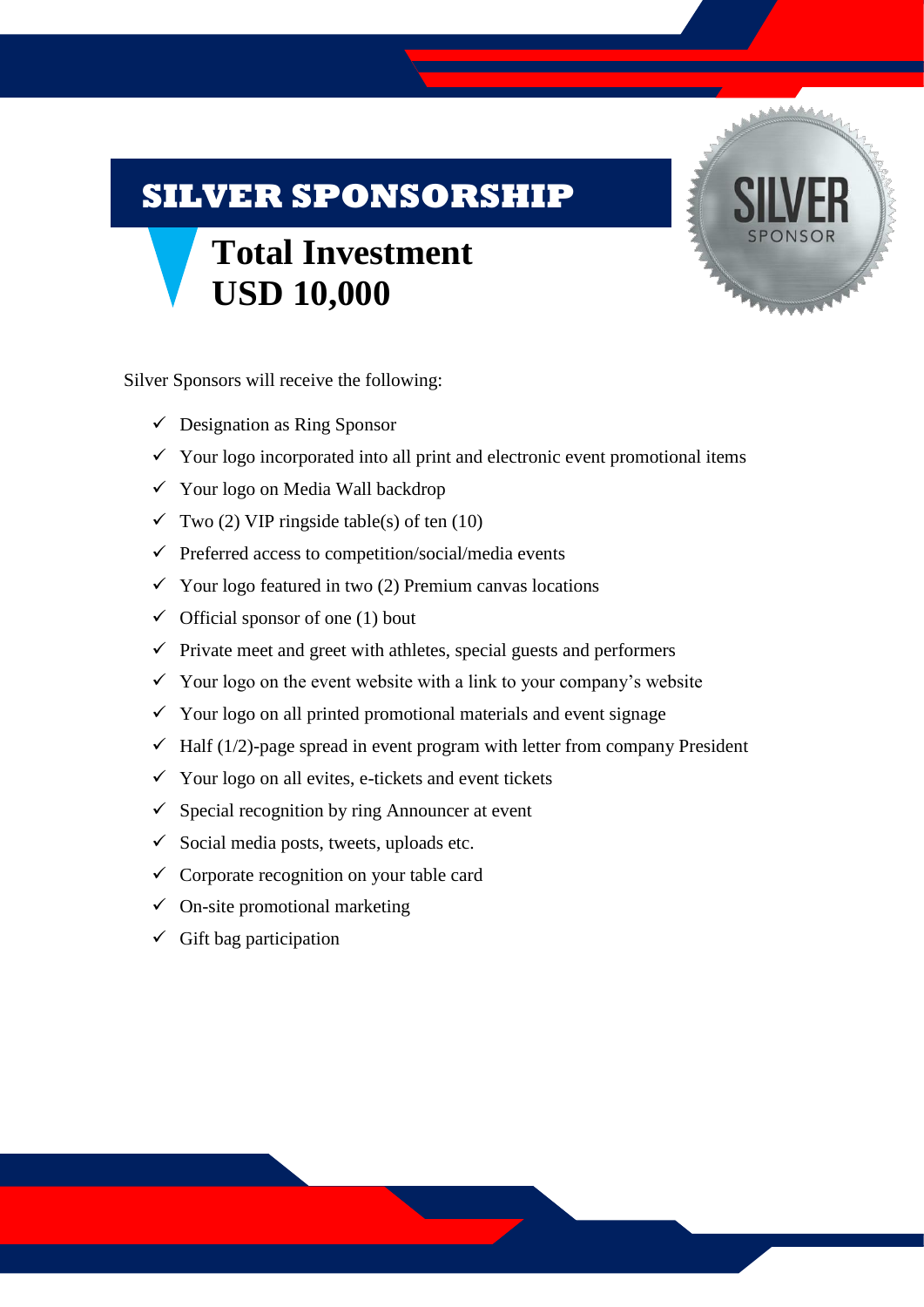#### **BRONZE SPONSORSHIP**

## **Total Investment USD 5,000**



Bronze Sponsors will receive the following:

- $\checkmark$  Designation as Ring Sponsor
- $\checkmark$  Your logo incorporated into all print and electronic event promotional items
- ✓ Your logo on Media Wall backdrop
- $\checkmark$  Two (1) VIP ringside tables of ten (10)
- $\checkmark$  Preferred access to competition/social/media events
- $\checkmark$  Your logo featured in Premium location on boxing ring canvas
- $\checkmark$  Official sponsor of one (1) bout
- $\checkmark$  Private meet and greet with athletes, special guests and performers
- $\checkmark$  Your logo on the event website with a link to your company's website
- $\checkmark$  Your logo on all printed promotional materials and event signage
- $\checkmark$  Quarter (1/4)-page spread in event program
- $\checkmark$  Your logo on all evites, e-tickets and event tickets
- $\checkmark$  Special recognition by ring Announcer at event
- $\checkmark$  Social media posts, tweets, uploads etc.
- $\checkmark$  Your company logo displayed on the massive back drop banner
- $\checkmark$  Corporate recognition on your table card
- $\checkmark$  On-site promotional marketing opportunity
- $\checkmark$  Gift bag participation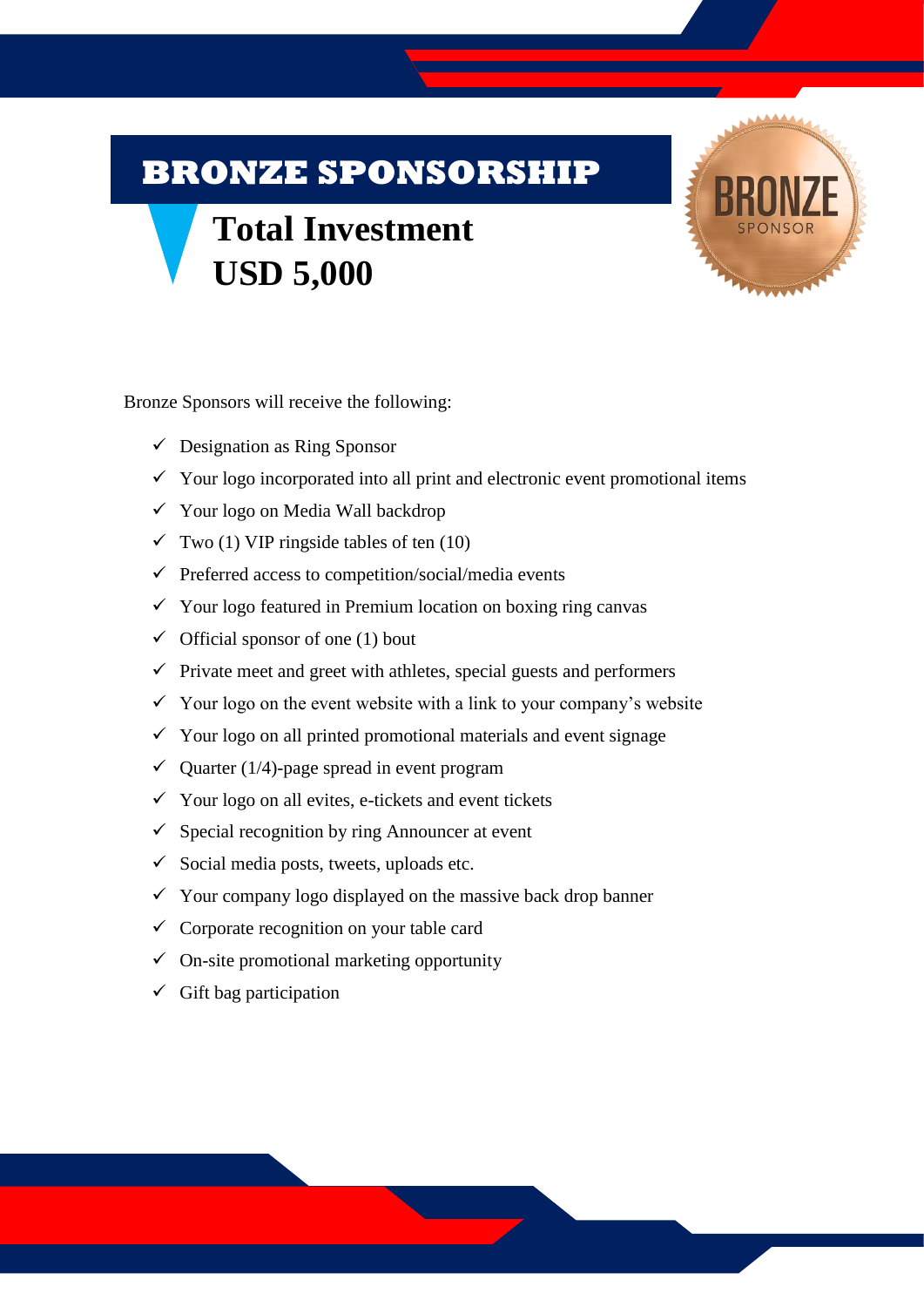#### **RING SPONSORSHIP**

## **Total Investment USD 2,500**



Ring Sponsors will receive the following:

- $\checkmark$  Designation as Ring Sponsor
- $\checkmark$  Your logo incorporated into all print and electronic event promotional items
- ✓ Your logo on Media Wall backdrop
- $\checkmark$  One (1) VIP ringside table of ten (10)
- $\checkmark$  Preferred access to competition/social/media events
- $\checkmark$  Your logo featured on ring canvas apron
- $\checkmark$  Official sponsor of one (1) bout
- $\checkmark$  Private meet and greet with athletes, special guests and performers
- $\checkmark$  Your logo on the event website with a link to your company's website
- ✓ Your logo on all printed promotional materials and event signage
- $\checkmark$  Your logo on all evites, e-tickets and event tickets
- $\checkmark$  Special recognition by ring Announcer at event
- $\checkmark$  Social media posts, tweets, uploads etc.
- $\checkmark$  Corporate recognition on your table card
- $\checkmark$  On-site promotional marketing opportunity
- $\checkmark$  Gift bag participation
- $\checkmark$  Quarter (1/4)-page advertisement in event program

#### **\*Ring Girl Option**

- $\checkmark$  Your logo on Ring Girls outfits
- $\checkmark$  Logo exclusivity on Bout Card signage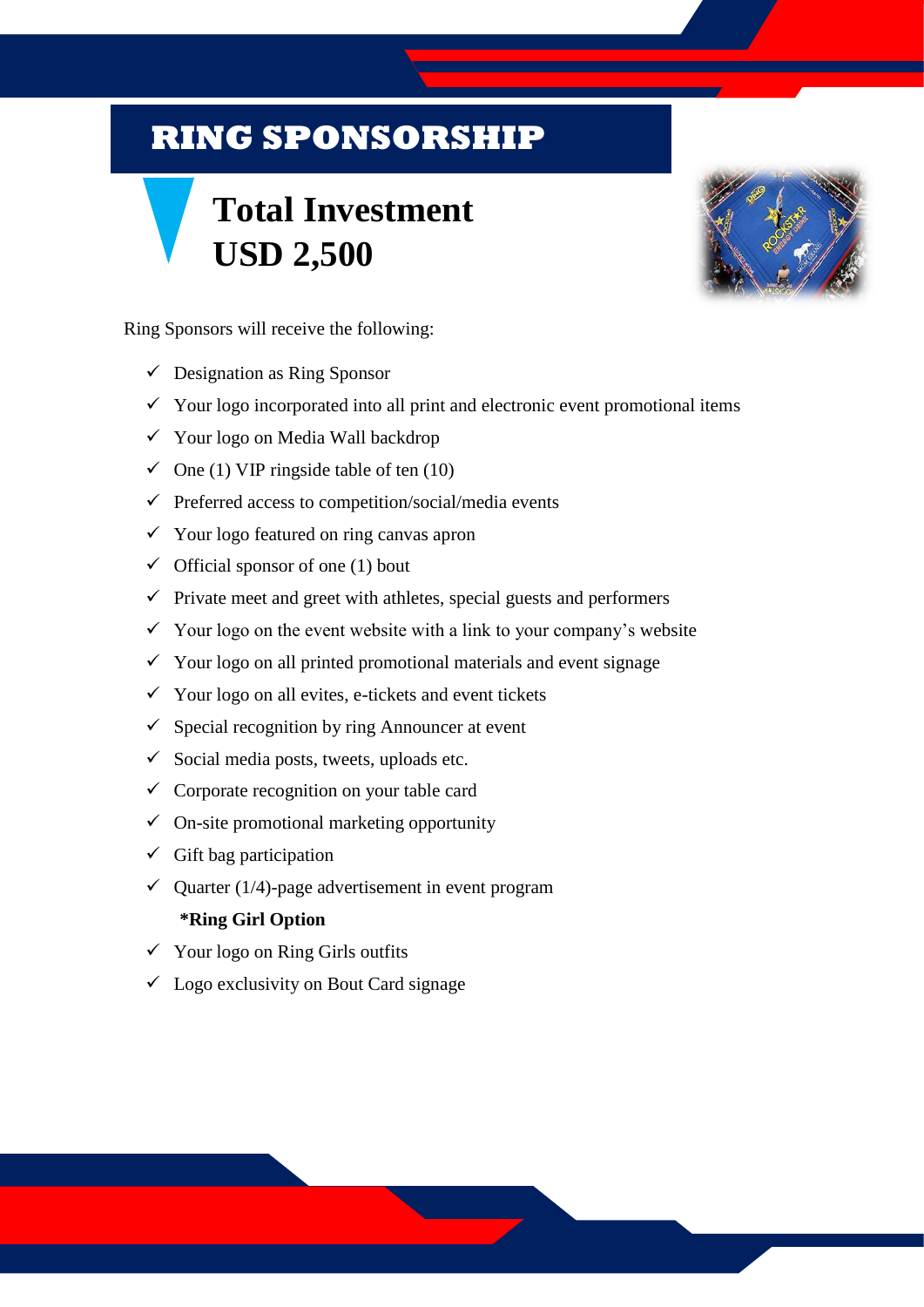#### **SOCIAL/MEDIA EVENT SPONSORSHIP**

## **Total Investment USD 2,500**

Social/Media Event Sponsors will receive the following:

- $\checkmark$  One (1) VIP Ringside table of ten (10)
- $\checkmark$  Preferred access to all competition/social/media events
- $\checkmark$  Private meet and greet with athletes, special guests and performers
- $\checkmark$  Your logo on event website with a link to your company's website
- $\checkmark$  Your logo on all promotional materials
- $\checkmark$  Quarter (1/4)-page advertisement in event program
- $\checkmark$  Special recognition from Announcer at event
- $\checkmark$  Logo exclusivity on signage
- $\checkmark$  Your company mentioned by the MC at the event
- $\checkmark$  Social media post, tweets, uploads etc.
- ✓ Your logo on Media Wall backdrop
- $\checkmark$  Corporate recognition on your table card
- $\checkmark$  Logo exclusivity on Bout Card signage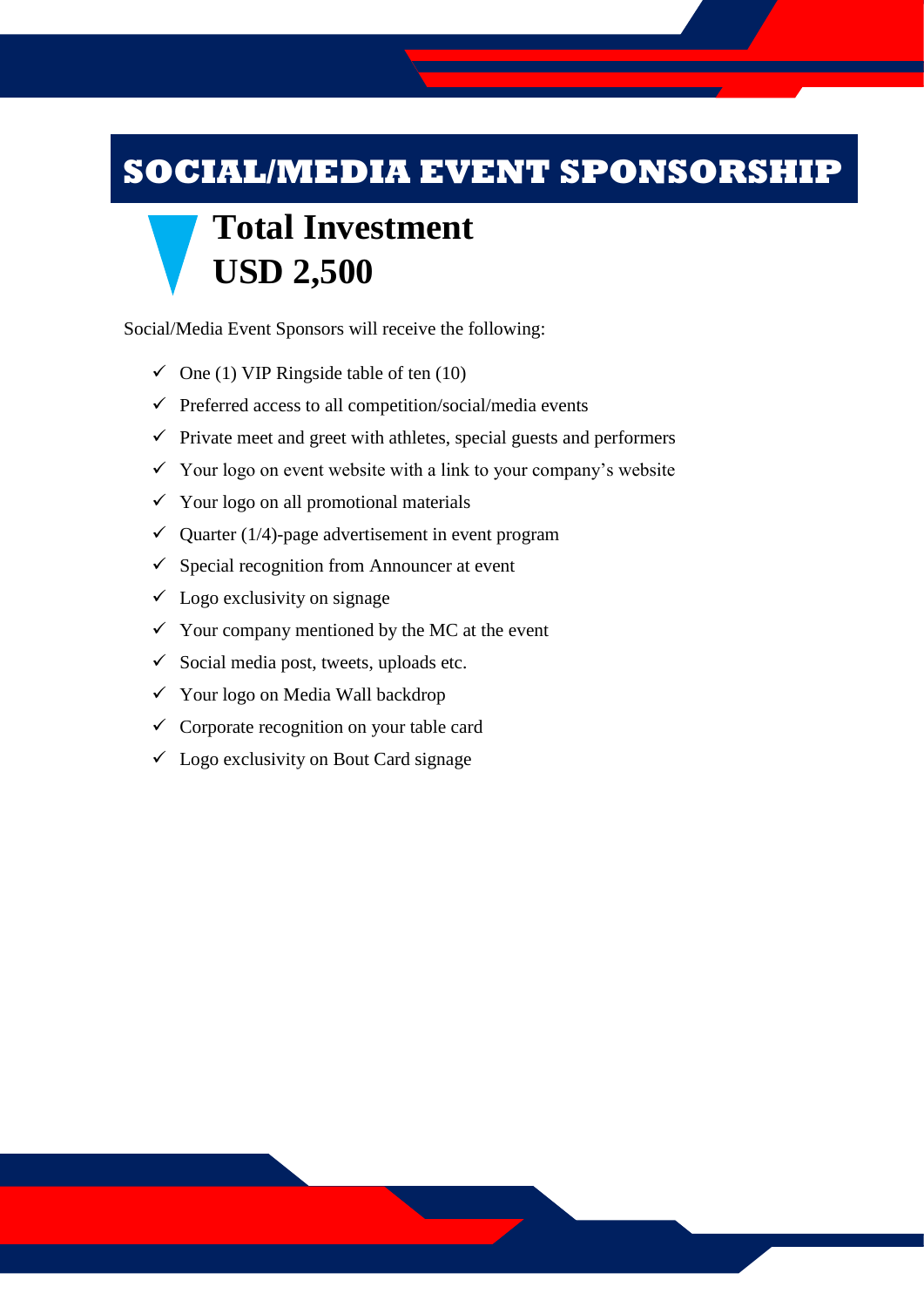#### **GENERAL SPONSORSHIP-01**

#### **Total Investment USD 2,000**

General Sponsors-01 will receive the following:

- $\checkmark$  One (1) VIP Ringside Table of ten (10)
- $\checkmark$  Preferred access to all competition/social/media events
- $\checkmark$  Your logo on event website with a link to your company's website
- $\checkmark$  Your logo on select promotional materials
- $\checkmark$  Two (2) 3ft x 8ft Banners (1) Prime Visibility Location (1) Lobby
- $\checkmark$  One (1) Pair of Boxing Gloves Giveaway Compliments of Sponsor
- $\checkmark$  10 Second Spot (Graphic Ad unless other provided) on competition event videos
- $\checkmark$  Quarter (1/4)-page advertisement in event program
- $\checkmark$  Logo exclusivity signage
- $\checkmark$  Special announcement from Announcer at event
- $\checkmark$  Social media posts, tweets, uploads, etc.
- $\checkmark$  Corporate recognition on your table card

#### **GENERAL SPONSORSHIP-02**

#### **Total Investment USD 1,500**

General Sponsors-02 will receive the following:

- $\checkmark$  One VIP Ringside table of six (6)
- $\checkmark$  Your logo on event website with a link to your company's website
- $\checkmark$  Your logo on all printed promotional materials
- $\checkmark$  Quarter (1/4)-page advertisement in event program
- $\checkmark$  Special recognition by Announcer at event
- $\checkmark$  Corporate recognition on your table card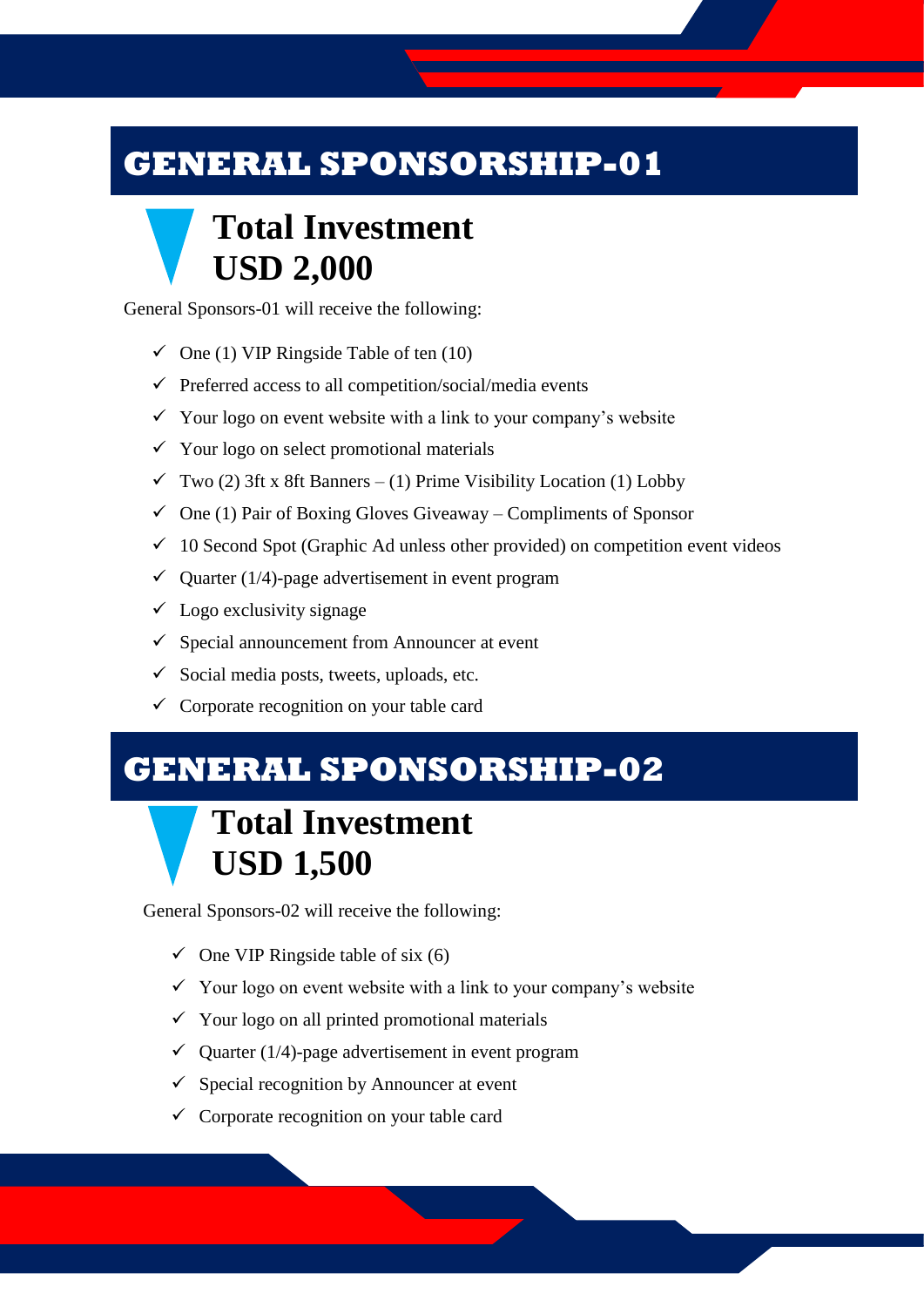#### **FOUNDATION SPOSNORSHIP**

## **Investment Required USD 1,500**

Foundation Sponsors will receive the following:

- ✓ Your logo on Scholarship Pledge Card on the night of the event
- $\checkmark$  One VIP Ringside table of six (6)
- $\checkmark$  Your logo on event website with a link to your company's website
- $\checkmark$  Special recognition by Announcer during the "Scholarship Ask" on the night of the event
- $\checkmark$  Quarter (1/4)-page advertisement in event program with letter from President
- $\checkmark$  \$1,500 Charitable Tax receipt
- ✓ Your logo on Media Wall backdrop
- $\checkmark$  Corporate recognition on your table card

#### **VIDEO AD SPOSNORSHIP**

### **Total Investment USD 1,500 per event**

Video Ad Sponsors will receive the following:

- $\checkmark$  One (1) 3ft x 8ft Banner Secondary Visibility Location
- $\checkmark$  10 Second Spot (Graphic Ad unless other provided) on Fight Videos from Event
- $\checkmark$  1 VIP Ringside table of Six (6)
- $\checkmark$  Logo on Event Flyer
- $\checkmark$  Logo on Event Posters
- $\checkmark$  Logo on Website
- $\checkmark$  Logo and URL in email blast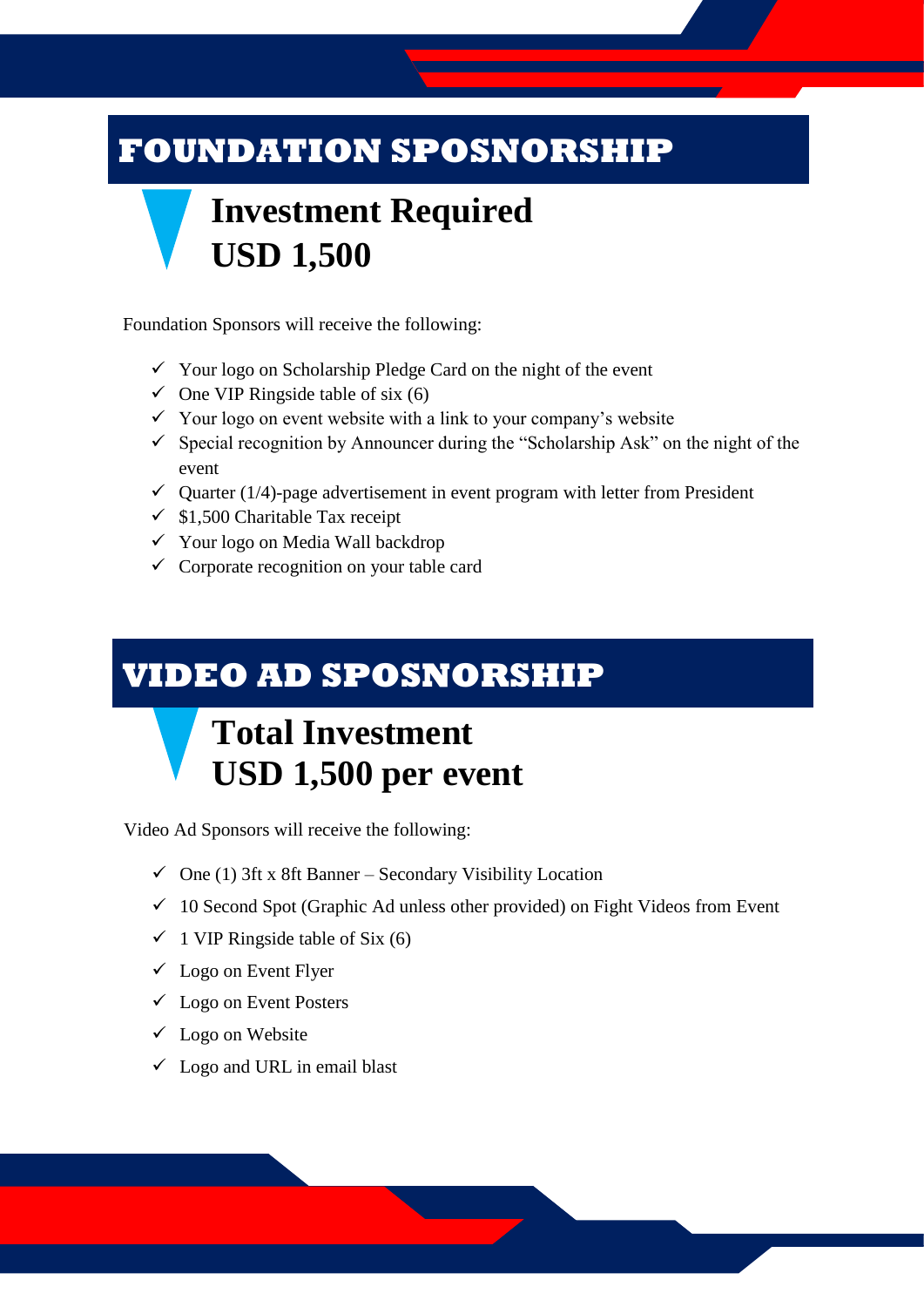#### **BOUT SPONSORSHIP**

#### **Total Investment USD 1,000 per event**

Bout Sponsors will receive the following:

- $\checkmark$  Designated Bout Sponsor for one (1) fight
- $\checkmark$  One VIP Ringside Table of six (6)
- $\checkmark$  Your logo on event website with a link to your company's website
- $\checkmark$  Your logo on all printed promotional materials
- $\checkmark$  Brand exclusivity on signage
- $\checkmark$  Quarter (1/4)-page advertisement in event program
- $\checkmark$  Special recognition by Announcer during your sponsored bout
- $\checkmark$  Corporate recognition on your table card

#### **BANNER SPONSORSHIP**

#### **Total Investment USD 750 per event**

Banner Sponsors will receive the following:

- $\checkmark$  2ft x 6ft Banner General Visibility Location
- $\checkmark$  Second Spot (Graphic Ad unless other provided) on Competition Video
- $\checkmark$  2 VIP Tickets to Event
- $\checkmark$  Logo on Event Flyers
- $\checkmark$  Logo on Event Posters
- $\checkmark$  Logo on Website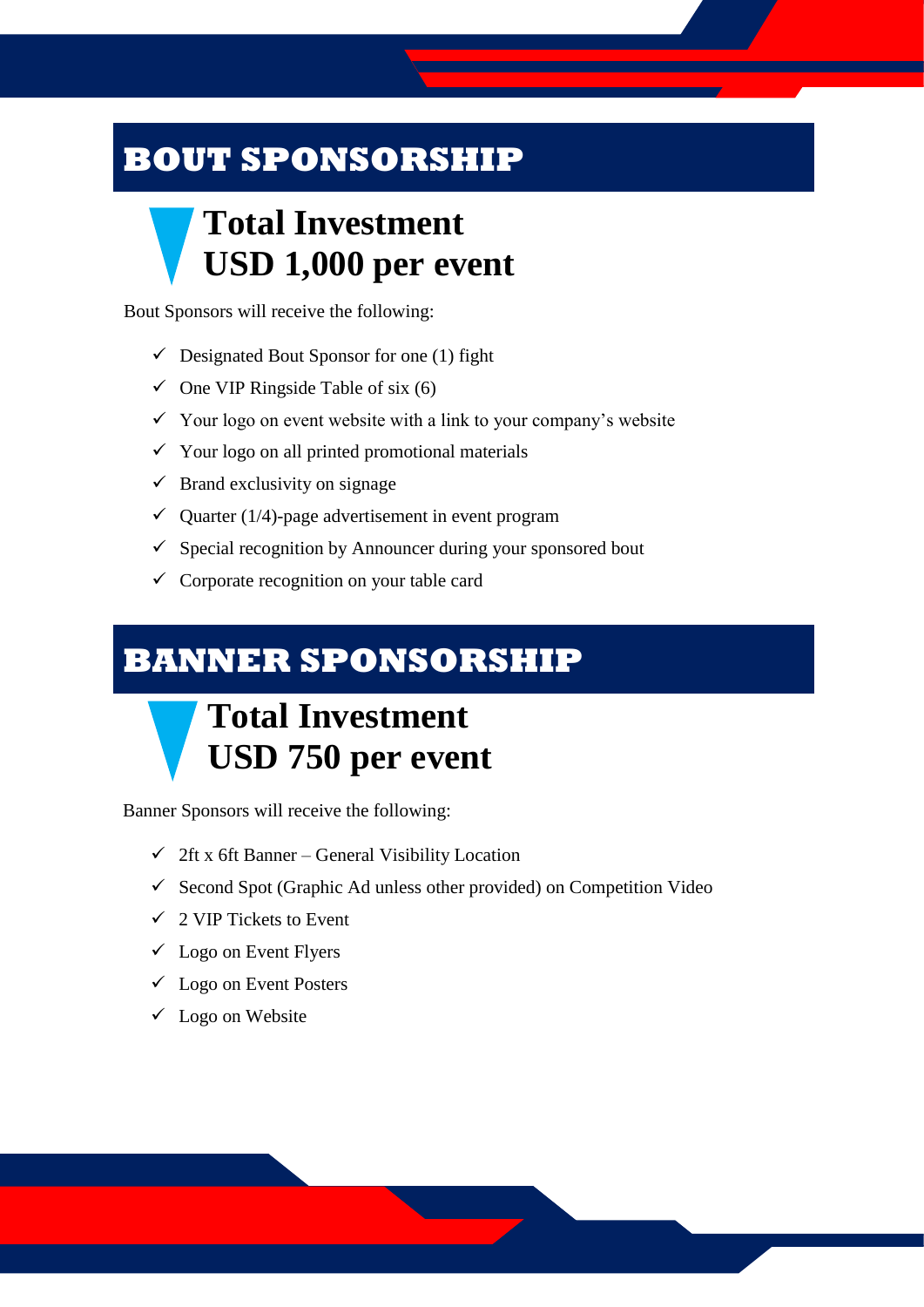#### **A LA CARTE PRICING**

#### **BANNERS**

- $\checkmark$  3ft x 8ft Banner Primary plus two (2) complimentary Front Row seats \$500
- $\checkmark$  3ft x 8ft Banner Secondary plus two (2) complimentary Floor seats \$400
- $\checkmark$  2ft x 6ft Banner General plus two (2) complimentary Bleacher seats \$300

#### **ADS/ANNOUNCEMENTS/GIVEAWAYS**

- $\checkmark$  10 Second Spot (Graphic Ad) on Fight Videos from Event \$250
- $\checkmark$  Special Announcement from Announcer before event start \$225
- $\checkmark$  Pair of Boxing Gloves Giveaway Compliments of Sponsor \$200

#### **LOGOS**

| $\checkmark$ On Event Posters/Flyers | $-$ \$175 |
|--------------------------------------|-----------|
| $\checkmark$ On Website              | $-$ \$150 |
| $\checkmark$ In email blast          | $-$ \$125 |
| $\checkmark$ In Event Program        | $-$ \$100 |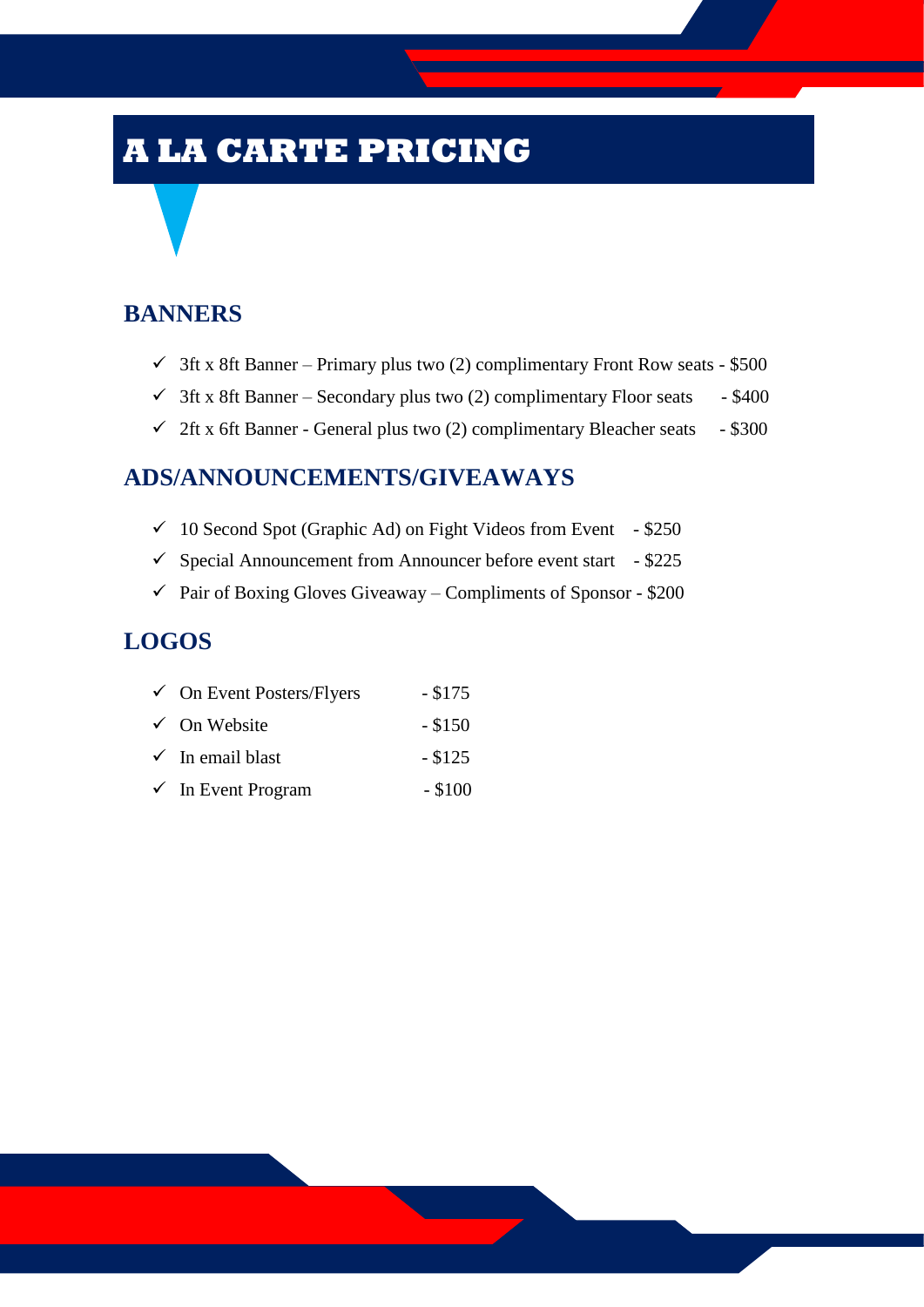#### **SPONSORSHIP CONTRACT FORM**

#### **PRIMARY CONTACT INFORMATION**

| <b>Contact Name</b><br><u> 1989 - John Stoff, der der Stoff, der Stoff, der Stoff, der Stoff, der Stoff, der Stoff, der Stoff, der Stoff, </u>                                                                                     |
|------------------------------------------------------------------------------------------------------------------------------------------------------------------------------------------------------------------------------------|
| <b>Contact Title</b>                                                                                                                                                                                                               |
| <b>Contact Email</b> Contact Email Services of the Services of the Services of the Services of the Services of the Services of the Services of the Services of the Services of the Services of the Services of the Services of the |
| <b>Contact Phone Number/Mobile</b>                                                                                                                                                                                                 |
|                                                                                                                                                                                                                                    |

#### **INFORMATION FOR PROGRAM GUIDE AND PROMOTION**

| <b>Company Name_</b>    |              |         |     |  |
|-------------------------|--------------|---------|-----|--|
| <b>Company Address_</b> |              |         |     |  |
| <b>City</b>             | <b>State</b> |         | Zin |  |
| <b>Main Phone</b>       |              | Website |     |  |

#### **PAYMENT INFORMATION Total \$\_\_\_\_\_\_\_\_\_\_\_\_\_\_\_\_\_\_\_\_\_\_\_\_\_\_\_\_\_\_\_\_\_\_\_ Invoice me for payment By Check Invoice me for payment by credit card Please charge my credit card below** Name on card **Account Number\_\_\_\_\_\_\_\_\_\_\_\_\_\_\_\_\_\_\_\_\_\_\_\_\_\_ Exp Date Card Security code (3-4 Digits) \_\_\_\_\_\_\_\_\_\_\_\_\_\_ SPONSORSHIP LEVEL AMOUNT**  $\bf USD$

**Signature** 

**\_\_\_\_\_\_\_\_\_\_\_\_\_\_\_\_\_\_\_\_\_\_\_\_**